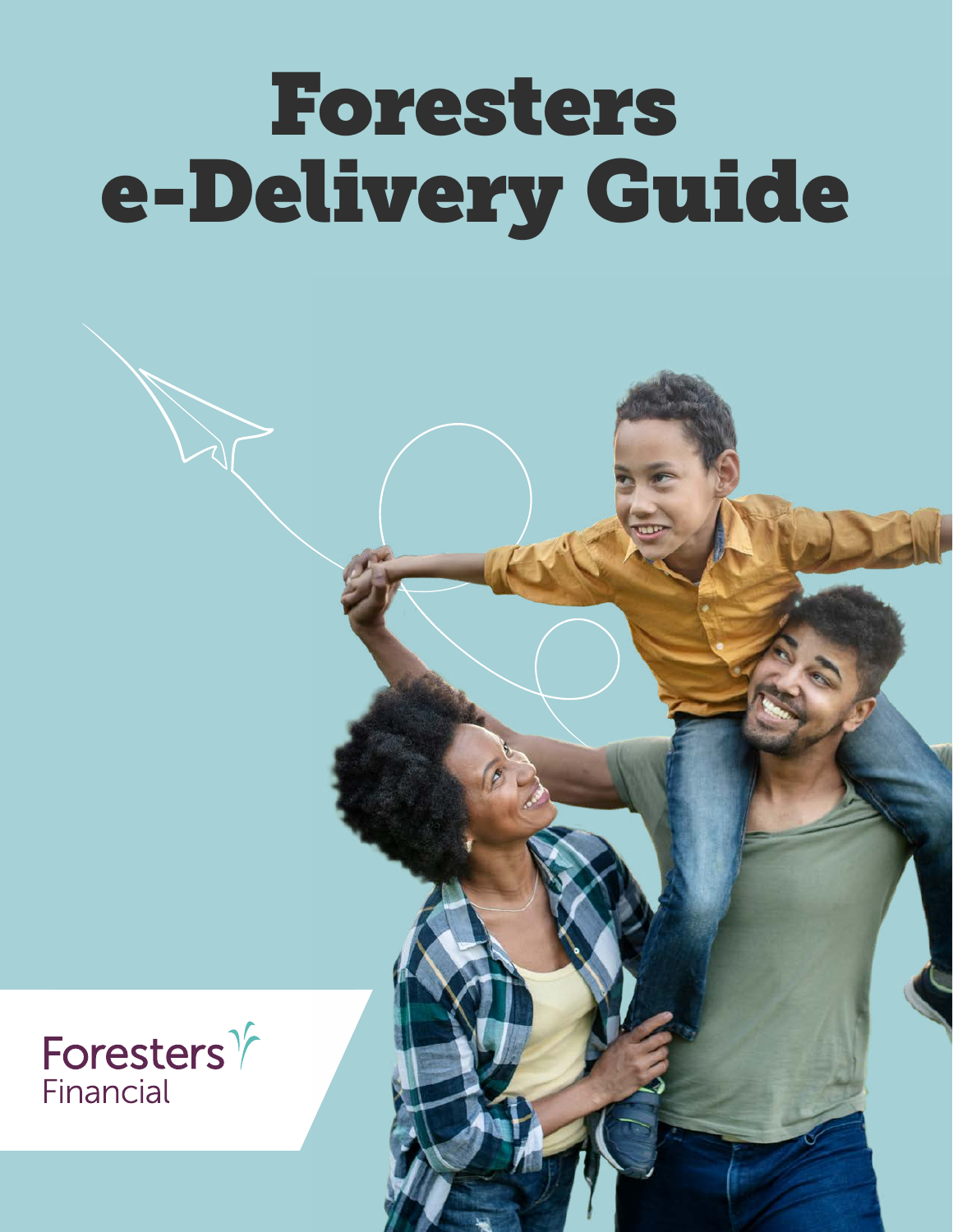No more waiting by the mailbox.

Your clients can choose e-Delivery for their Welcome Package, which includes the insurance contract and details about the benefits of membership.

It's easy and secure transmission

This guide shows you how to help your clients go paperless.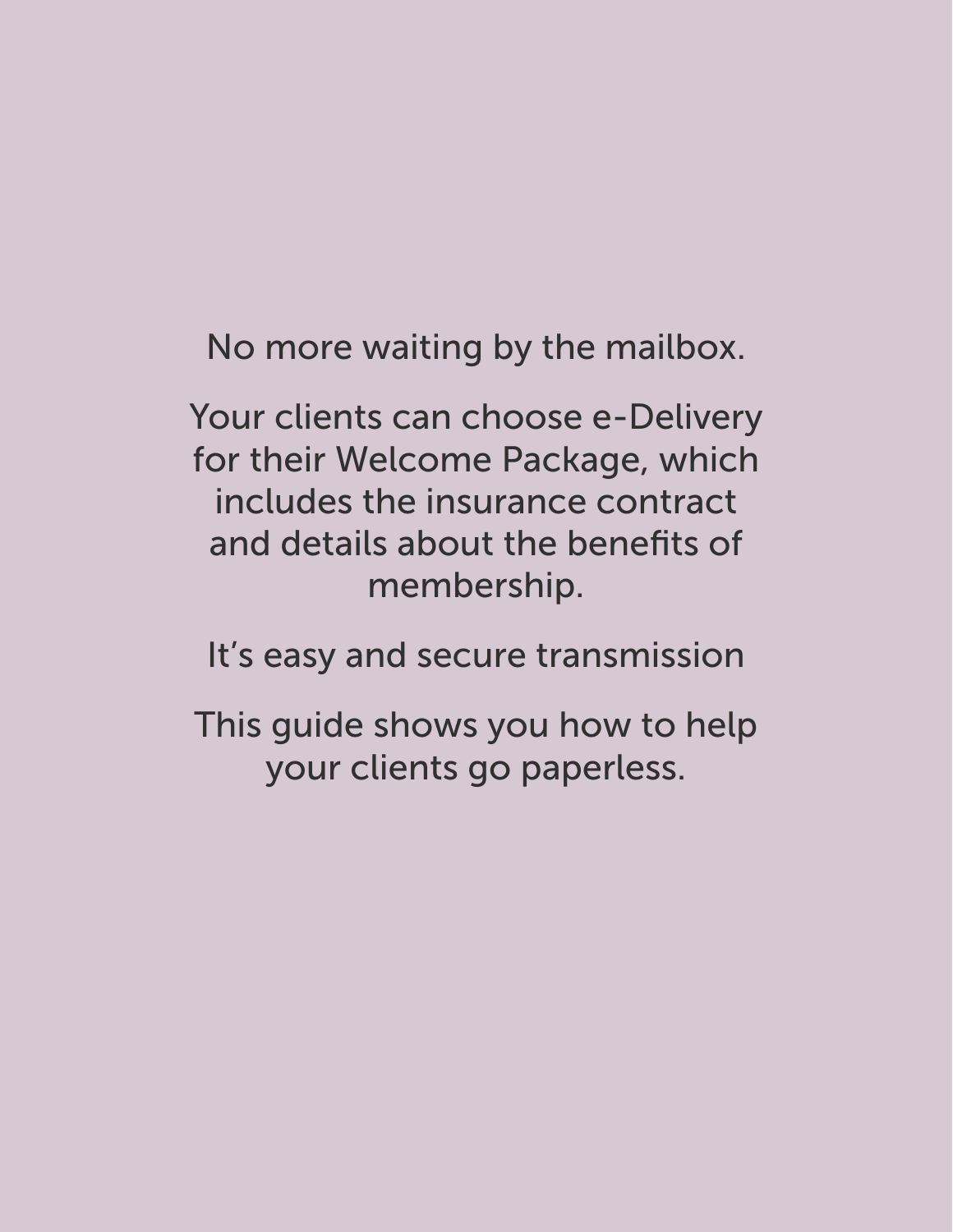## What should you know about Foresters e-Delivery?

- e-Delivery of the Welcome Package is available to the Owner on all paper applications, iPipeline e-Apps<sup>1</sup>, and PlanRight Apptical LiveApp (note: Owner/Insured must be the same for LiveApp). $2.3$  Be sure to discuss this option with the Owner before they electronically sign.
- Owners who select e-Delivery will receive their Welcome Package by secure email and will not be physically mailed to the Owner. A request for a duplicate copy, in paper, may require payment of an administrative fee (currently \$25, subject to change) and it will be mailed to the owner within a reasonable period upon receipt of payment by Foresters.
- The Owner's email provided must be their own and cannot be the producer's email or one created by the producer on behalf of the Owner.

#### How does an Owner select for e-Delivery?

#### Paper applications:

- The Owner needs to complete the *Consent for Electronic Delivery of Insurance Contract and Related Documents* form. Be sure this form is included in your application bundle when printing it from ezbiz.
- If we later receive a request to send to a different email address other than that on the signed consent form, that consent is no longer valid, and the Welcome Package will be mailed.

#### e-App applications:

• The Owner needs to select "Electronic copy" on the *Consent for Electronic Delivery of Insurance Contract and Related Documents* screen during the e-Signature process. How would you like Foresters to deliver your Welcome Package (which includes your

insurance contract)?

Electronic copy

By selecting "Electronic copy," you are providing your consent to receive your Welcome Package by secure email, instead of receiving it in paper, at the following email address: . You are also confirming this is your own valid email address.

In addition, you are consenting your Welcome Package can also be provided, either electronically and/or in paper, to the agent who assisted with this application and you have reviewed, understand and agree with the information above about the number of pages and that a fee may apply if a paper copy is requested, in the future, for some or all of the Applicable Documents.

#### Paper copy

By selecting "Paper copy," you are providing your consent to receive your Welcome Package in paper, sent to the address listed on the application or delivered to you by the agent who assisted with this application. In addition, you are consenting your Welcome Package can also be provided, either electronically and/or in paper, to the agent who assisted with this application and you have reviewed, understand and agree with

the information above about the number of pages and that a fee may apply if a duplicate paper copy is requested, in the future, for some or all of the Applicable Documents.

- The email address displayed under "Electronic copy" will automatically populate with the email address used for the Owner to e-Sign and cannot be changed.
- When you're e-Signing, view the Owner's selection either by clicking the *Review Documents* button, which contains the form and the Owners selection, or by clicking the blue *Print e-Signed Application* link before submitting the e-App. If a correction is needed, unlock the e-App, re-lock it, restart the signature process and ask the Owner to make a different selection. Changes to the form cannot be made once the e-App has been submitted to Foresters.
- If the e-App has been submitted to Foresters and the Owner would like the Welcome Package emailed to a different email address other than what is shown on the Confirmation of Electronic Delivery of Insurance Contract and Related Documents form, that consent is no longer valid and the Welcome Package will be mailed to them.

## PlanRight LiveApp applications:

- During the Personal Health Interview (PHI), Apptical will ask the Owner "If issued, would you like your insurance contract delivered to you at the e-mail address you confirmed on this call, or would you like it mailed to you?" The Owner will answer either "email" or "mailed".
- If "email" is chosen, the email provided to e-Sign is used for the e-Delivery of the Welcome Package and cannot be changed. If the Owner requests a different email, the Owner will not be eligible and should answer "mailed" during the PHI.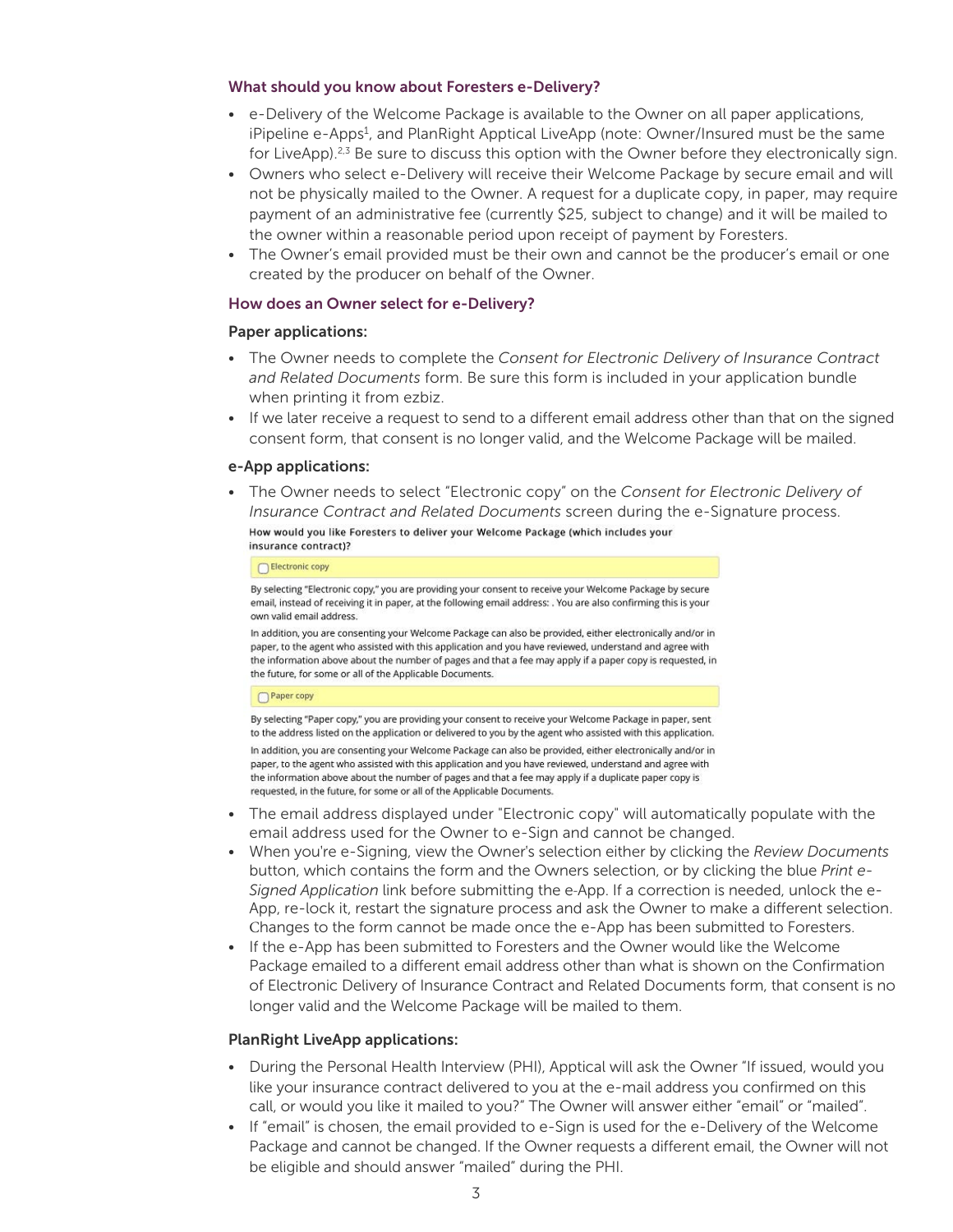#### What should the Owner expect if opted in for e-Delivery?

1. Once the certificate is issued, Foresters New Business will send a secure email to the Owner with their Welcome Package. This email will show in the Owners inbox as Foresters Contract and will be sent from [contractdeliveries@foresters.com](mailto:contractdeliveries%40foresters.com?subject=)



If this is the Owner's first secured email from Foresters, they will need to enter their first and last name and create a password. Then they need to enter the validation code provided in a separate email to complete the registration.

| <b>C</b> Password Policy<br>Email Address:<br>Technomat.com                                                                                                                         |
|-------------------------------------------------------------------------------------------------------------------------------------------------------------------------------------|
|                                                                                                                                                                                     |
| First Name:                                                                                                                                                                         |
|                                                                                                                                                                                     |
|                                                                                                                                                                                     |
| Last Name:                                                                                                                                                                          |
| Password:                                                                                                                                                                           |
| Confirm Password:                                                                                                                                                                   |
| We have sent a validation code to your email<br>address. Please check your inbox for the code<br>and enter it below. If you did not receive it and<br>need another code: Click here |
| Validation Code:                                                                                                                                                                    |

2. The secure email will include the insurance contract, Buyers Guide, Member Benefits guide, and any delivery requirements (if applicable). These documents are in PDF format which requires Adobe Reader to open. If the owner does not have Adobe, the free version can be downloaded from: [https://get.adobe.com/reader/otherversions/.](https://get.adobe.com/reader/otherversions/) The owner can save or print these documents, which may include as much as or more than 50 pages. If there are delivery requirements, ensure that you contact the Owner to complete these forms.